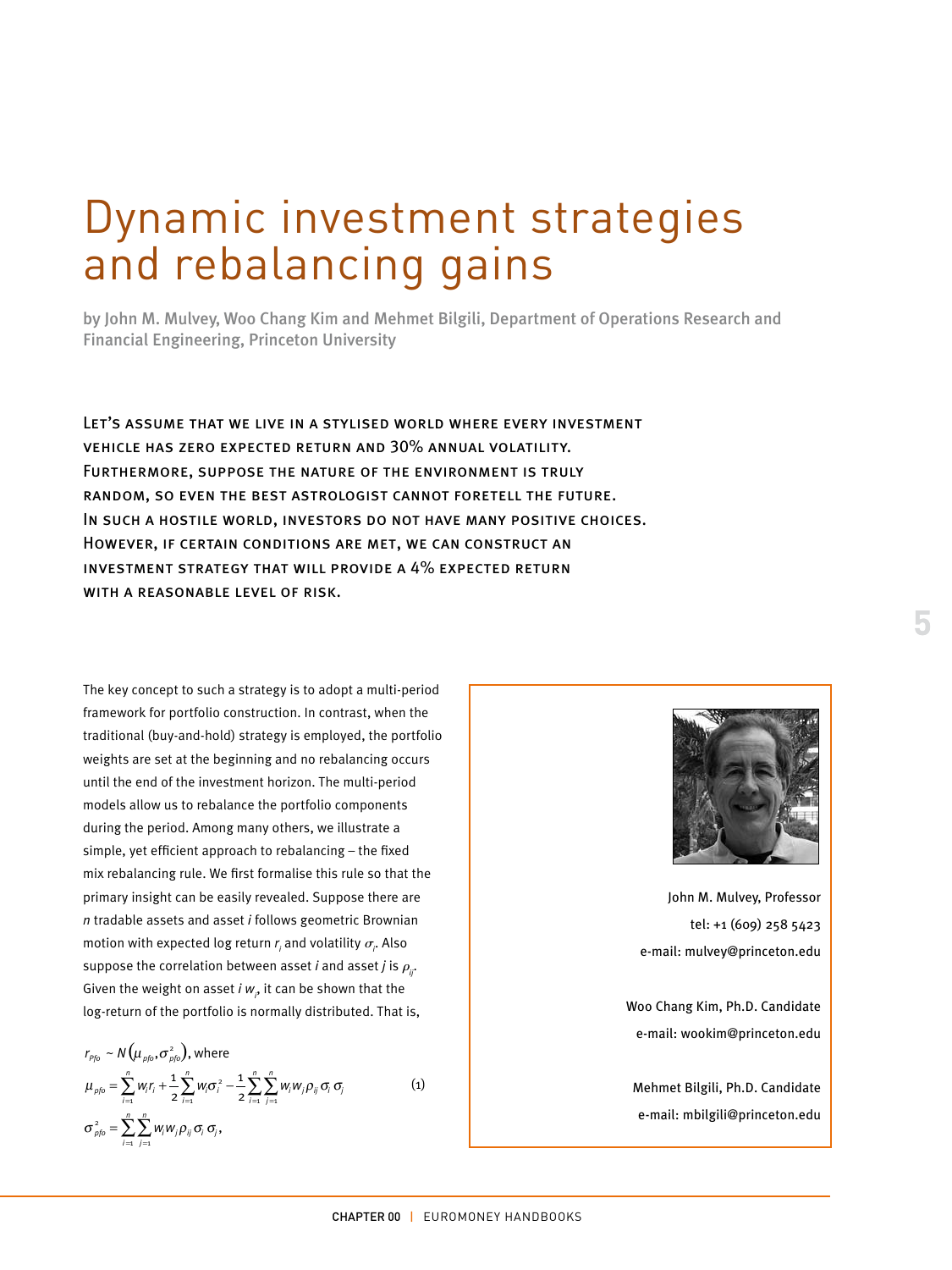given the fixed-mix rebalancing rule. Here, the fixed mix rule requires that the portfolio is rebalanced continuously so that the weight on asset *i* is fixed to  $w_{_j}$  at all time junctures. For instance, as the price of an asset goes up, its weight should decrease accordingly. Then, the investor continuously buys/sells assets so that the weights are equal to the initial settings (see [1-3] for the complete discussion).

In (1), the first term in  $\mu_{_{\rho f\!,0}}\left(\Sigma_{;^{\prime}}\!\!\!\!\!\nu_{;^{\prime}}\right)$  represents the buy-and-hold return, whereas the second and third terms  $(\Sigma_{_f}\hspace{-0.1cm}\nu_{_f}\sigma_{_i}^2/2)$  $-\Sigma_i \Sigma_j w_i w_j \, \rho_{ij} \sigma_i \sigma_j/2$ ), depict the extra return due to applying the fixed-mix rule, called 'rebalancing gains' or 'volatility pumping'. The latter part is positive, unless all assets are perfectly correlated  $(\rho_{ii}=1)$ . In fact, the expected return of the portfolio becomes larger 1) as correlations  $(\rho_i)$ decrease; and 2) as volatilities  $(\sigma)$  increase. Therefore, an investment vehicle with a low return and a high volatility can play a significant role. As long as the vehicle has low correlations with other assets, it can 'pump up' the portfolio's expected return without worsening volatility. In this context, while it might be valid for an overall portfolio, the Sharpe ratio may not be an appropriate performance measure for a single investment vehicle. In other words, a volatile asset should not be penalised if its return is positive and it is not highly correlated with other assets, since it can serve as a medium for the rebalancing gains as well as a novel source of diversification.

Next, we apply the fixed-mix rule to our stylised world. For simplicity, let's assume that there are 10 independent assets and they are equally weighted in our portfolio. Then, the portfolio return is normally distributed with a 4.275% expected return and a 9.5% volatility. What a pleasant result in such a difficult environment!

There are a number of applications of rebalancing gains in practical settings. A significant example involves the Mount Lucas Management (MLM) Index [4]. It is an equally weighted, monthly rebalanced investment in 25 futures contracts in commodity, fixed income, and currency markets. Briefly, the monthly positions (long or short) are determined by trend following strategies. The total return of the MLM Index can be decomposed into three parts.